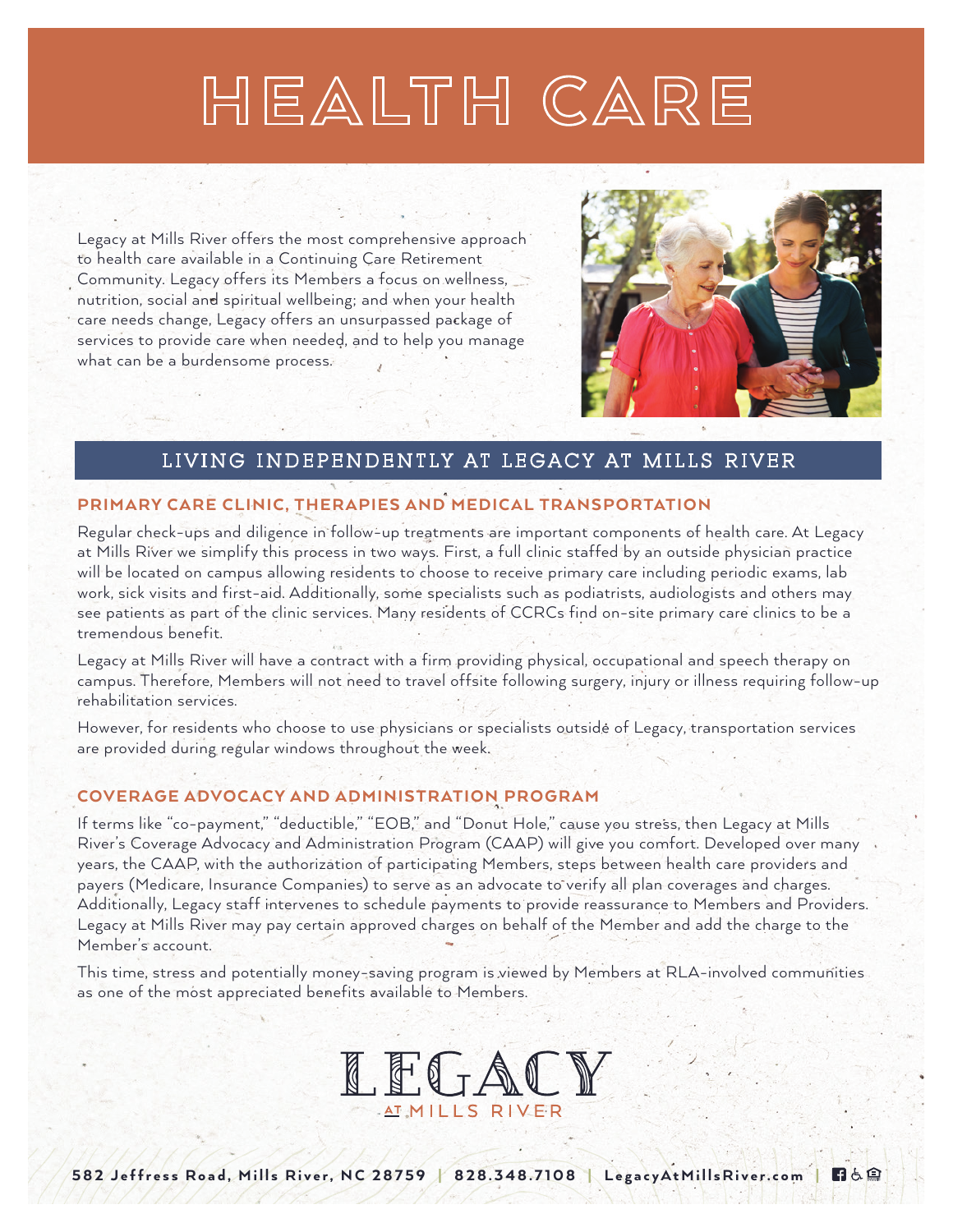## HEALTH CARE (CONT.)

#### WHAT IS LONG-TERM CARE?

One of the possibilities of growing older is the potential to need long-term health care. Legacy at Mills River will be a licensed Continuing Care Retirement Community (CCRC) by the State of North Carolina, otherwise known as a Life Plan Community. In CCRC/Life Plan Communities, Members benefit by having access to multiple levels of care without having to leave the community itself. Members can live independently, receive care in their homes or transition to care in an on-campus Assisted Living (including memory care) and Skilled Nursing center.

No one can accurately predict their need for long-term care because many of the factors that lead to needing this type of care are simply not knowable in advance. For example, accidents often lead to a need for long-term care but simply cannot be predicted. Of course, personal and family medical history can give important insights. See the last page for general insights that can be helpful as you consider long-term care.

#### LONG-TERM CARE AT LEGACY AT MILLS RIVER

When assisted living and nursing care services are needed on a permanent basis, Legacy at Mills River offers access to outstanding, Members-only long-term health care combined with an innovative, flexible approach to paying for care.

#### ELIGIBLE DAYS

As a membership benefit, all Legacy Members are provided 15 "eligible days" per calendar year of limited room and board care in the Legacy at Mills River Health Center. Eligible days can accumulate to a maximum of 30 days. Members may utilize eligible days to be cared for due to a short-term illness, to rehab from surgery, accident or illness or at the beginning of a permanent stay at the Assisted Living or Skilled Nursing level of care. During an eligible day stay, Members are provided semi-private accommodations and one meal per day. Private accommodations may be available for an additional charge and two additional meals per day will be billed to Member's account.

#### CONTINUING CARE MODIFIED PROGRAM—STANDARD

The Continuing Care Modified Program provides access to on-campus Assisted Living and Skilled Nursing care to initial Members at no additional charge. Members utilizing the Continuing Care Modified Program will pay a per diem (daily) rate for care received that is intended to be below the going rate in the local market. Current projected base rates for 2021 at Legacy at Mills River are:

| <b>ASSISTED LIVING</b> | <b>SKILLED NURSING</b> |
|------------------------|------------------------|
| \$156/day              | \$263/day              |

#### A resource for tracking rates for long-term care services: www.genworth.com/aging-and-you/finances/cost-of-care.html



日占自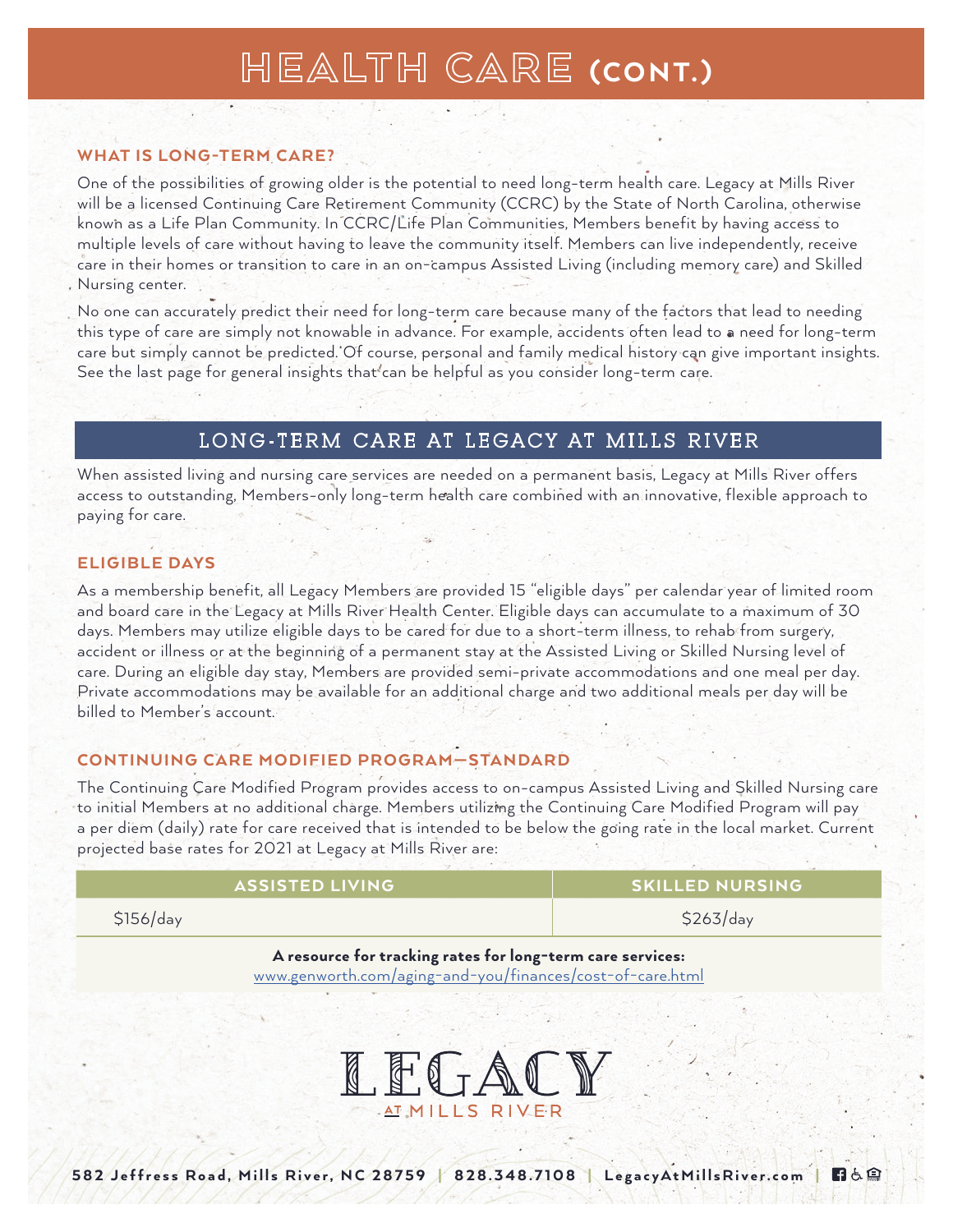### HEALTH CARE (CONT.)

#### LIFE CARE PROGRAM—UPGRADE

The Life Care Program is an upgrade option that provides access to on-campus Assisted Living and Skilled Nursing care to Members for an additional one-time fee. Under this program, members pay their contracted monthly fee for independent living\* as their healthcare rate once they permanently relocate to long-term care. Pricing for this optional Life Care Contract varies and is subject to change. \*Monthly fees for independent living are subject to annual cost of living adjustments.

#### HOW TO DECIDE?

A very unique feature of Legacy Life Care Program is the ability to delay the decision to upgrade. At Legacy at Mills River, Members are not required to make their choice to upgrade to the Life Care Program upfront, when information may still be limited. Our Members can choose to upgrade at any time, at least 12 months in advance of their need for care. This allows Members to further evaluate their health and financial status before making this important decision.

When you consider how to best maintain your health and to adapt to health changes as they occur, we are confident you will appreciate the options and the flexibility afforded by the services and programs at Legacy at Mills River.

#### LONG-TERM CARE STATISTICS

(AARP, Alzheimer's Association, NAIC)

22%

Percentage of individuals over 65 in the highest income quintile who will have a long-term care need of two years or longer.

## 47%

Estimated percentage of men 65 and older who will need long-term care during their lifetimes.

58%

Estimated percentage of women 65 and older who will need long-term care during their lifetimes.

52%

Percentage of people turning age 65 that will need some type of long-term care services in their lifetimes.